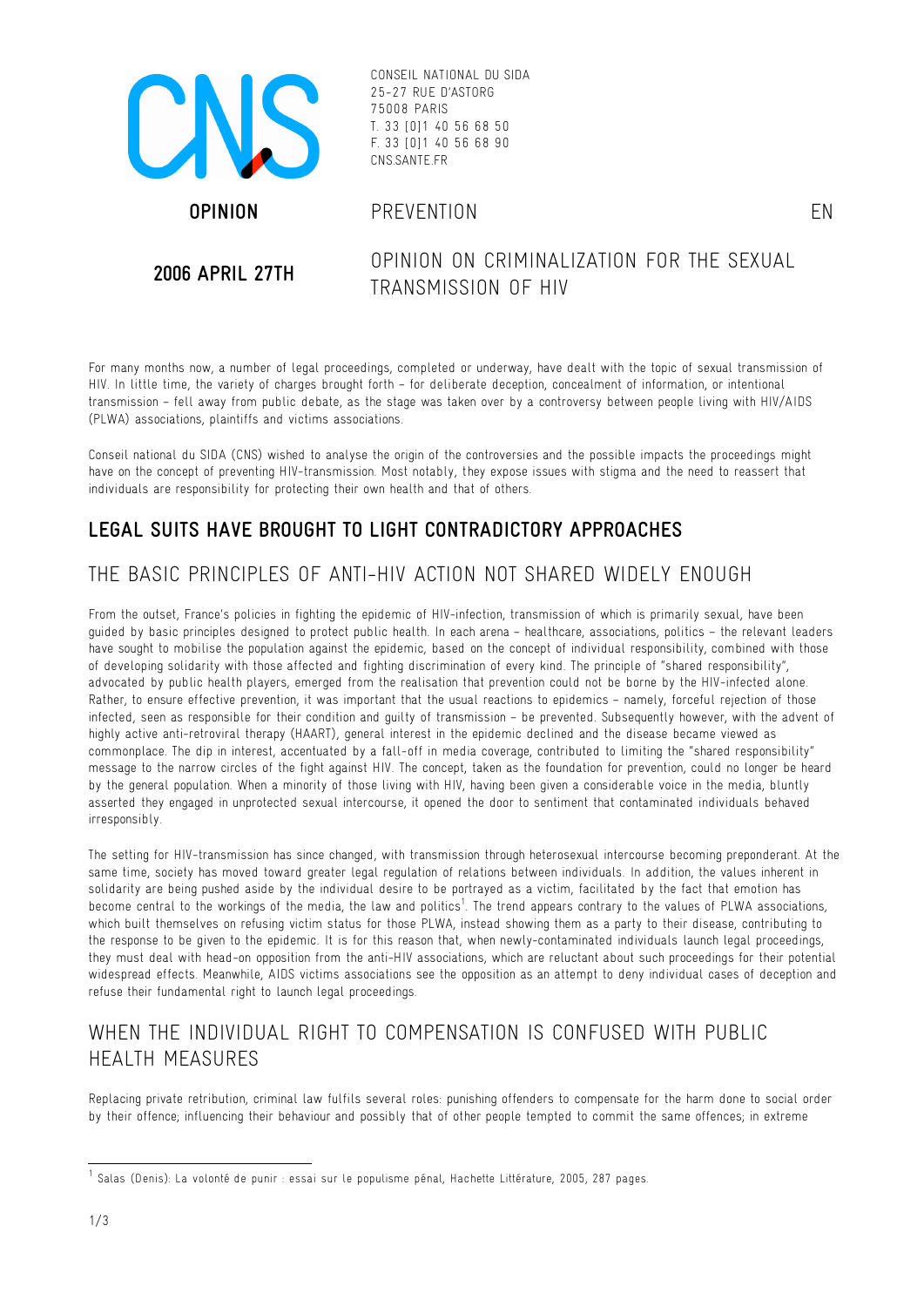cases, disempowering them through incarceration intended to prevent them from doing harm, at least temporarily. The criminal sentence reflects society's condemnation of a specific behaviour, such as deception, for which appropriate punishment has been developed as legal cases have been brought forth. The other functions of criminal law, as far as sexual HIV-transmission is concerned, appear to have more serious limitations. Education in prevention assumes an understanding of the causes behind risk behaviours, but there is no indication that prison helps forward that education. Deterrents are based on a rational approach under which individuals fear legal sentencing and incarceration. The mere awareness that one can transmit the virus should be a stronger deterrent than the prospect of a legal sentence. Yet, when it comes to HIV transmission through sexual intercourse, rationality is not always part of the picture. As for incarceration, it cannot limit the spread of HIV and it has been established that prison is a place for risk behaviours, whether drug injection or sexual intercourse.

Moreover, legal proceedings may in fact heighten the stigma placed on those living with HIV. Very quickly, the meets and bounds of the cases fade out of public debate, giving way to the squabbles that continue between NGO's fighting Aids. For lack of a clear public view on such legal cases, the verdicts may ultimately be difficult to understand. As a result of that confusion, public opinion can project what it sees in the individual cases on all persons living with HIV, who then appear as a threat to society. The inherent risk of those persons' being forcefully rejected is heightened. Most importantly, the illusive hope that the law and criminal repression will protect individuals from HIV-contamination is egged on.

### **OBSTACLES TO TAKING RESPONSIBILITY REMAIN**

## SITUATIONS CAN AFFECT HOW INDIVIDUALS TAKE RESPONSIBILITY FOR THEIR OWN HEALTH AND THAT OF OTHERS

Faced with the persisting stigma on people living with HIV and the risks of greater stigma that lawsuits can bring about, CNS would like to issue a reminder of the basic principles that underpinned prevention policy. It is based both on individual responsibility and the importance of building solidarity with those living with HIV, the said solidarity requiring a fight against all forms of discrimination. It needs to be reiterated that everyone, to the extent of their powers, must watch over their own health and that of others, compelled by respect for others. While a person living with HIV has the responsibility to not transmit the virus, an uncontaminated person is responsible, when embarking on a new relationship, to ensure he or she is protected from HIV and other sexually-transmitted diseases. Conséquent, the responsibility cannot be unilateral. This implies that both parties are informed of the risks and means of protection. Concern for one's own health and that of others also implies knowing one another's serological status, which requires that both submit to testing<sup>2</sup>. .

The commonly-accepted idea that couplehood is an objective and effective form of prevention, as both parties are assumed to be faithful, has shown it is far from foolproof. As experience has recently revealed, being in a couple does not automatically protect from HIV-infection. For this reason, when an individual engages in extra-marital intercourse, his or her responsibility is to use protection, in order to protect the regular partner. Should that tacit agreement fail to be upheld by one of the partners, the other loses all means of protecting him or herself, unless told of possible contamination by the partner.

In certain couples, the domination of one partner over the other can preclude any negotiations regarding means of prevention. That domination can be based on physical or moral ascendancy, but can also be ascribed to economic reasons. People in insecure situations, dealing with difficult material circumstances, as is the case with certain women, are less inclined to reveal their disease, as shown by epidemiological data $^3$ . Due to their economic dependency on their partner, or in certain communities, the social demise that results from the disease's being revealed, they find themselves forced to suffer in painful silence, and more specifically, be unable to suggest the use of a condom. In contrast, it is often difficult for the dependent partner to request testing and means of protection.

# THE DIFFICULTY OF COMING TO TERMS WITH HIV-INFECTION: FROM DENIAL TO STIGMA

Learning or knowing that one is infected with HIV by no means implies that one understands or accepts its consequences. The shock of being announced that one is HIV-infected can be difficult to overcome. For instance, it appears difficult for some people to realise they are infected by a virus, when aside from the serological results on a piece of paper, no physical signs are present. Current treatment can make the virus undetectable in certain people, who then think that the virus is no longer present in their body, making

 $2$  In Chapter 21 (on "Prevention and Sexuality in Persons Infected with HIV"), of its 2002 Report, entitled Prise en charge des personnes infectées par le VIH, the expert group working under the leadership of Mr Delfraissy gives a detailed description of its pre- and post-testing recommendations.

<sup>3</sup> Survey on HIV-positive individuals (ANRS-VESPA).